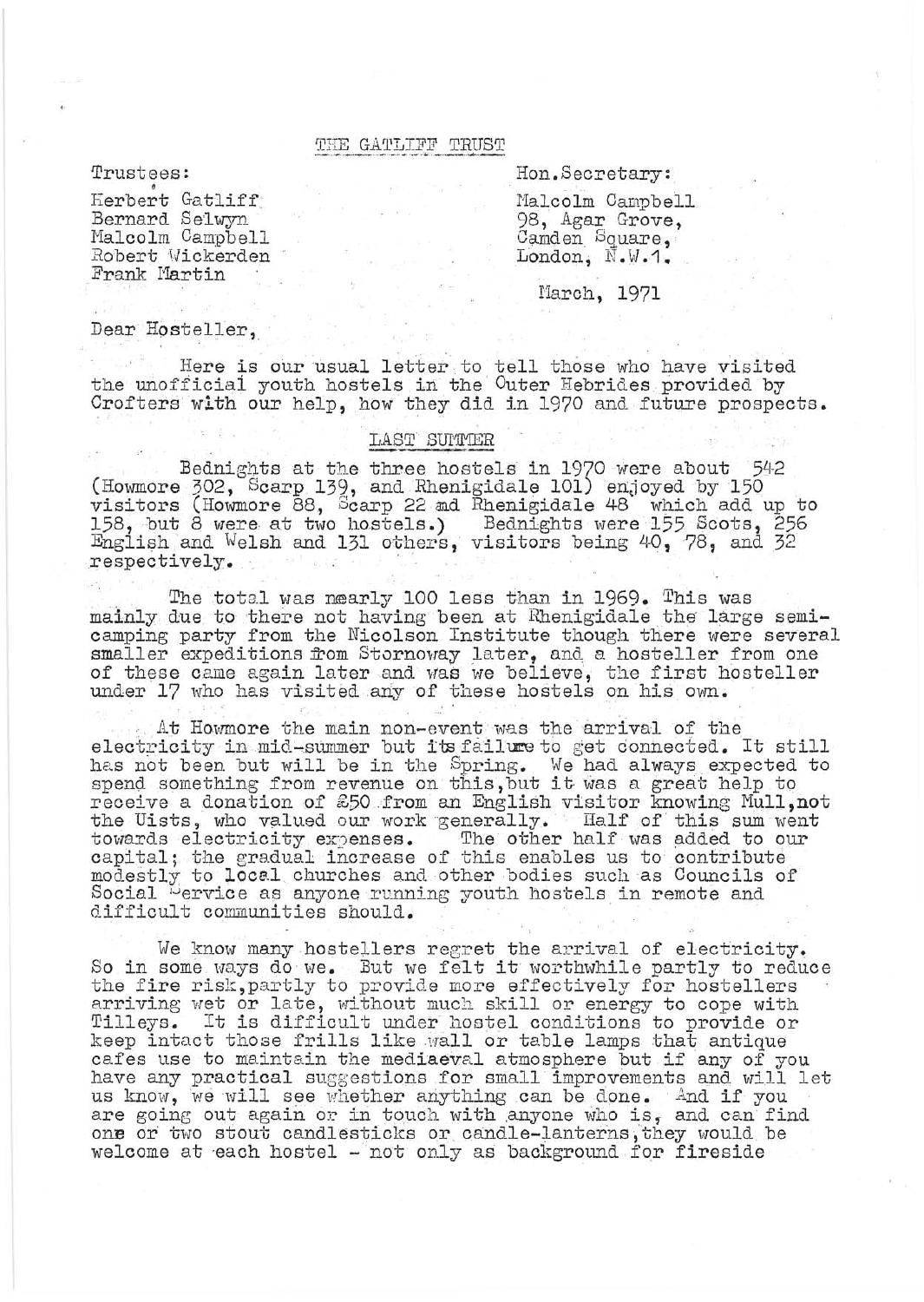conversion; electricity in the winds of South Uist is a bit temperamental and Rhenigidale has not got any at **all.** 

The history of Scarp was less uneventful. In the Autumn of 1969 we heard that one end of the building had fallen in and it was really no longer suitable for use. However, Myke Gerrish and friends going over in the Spring found it was the byre end, and did considerable first-aid. This survived for a while and the hostel was just usable. But the wind damaged the first-aid and, more important, the roof over the other end, the dormitory, began to collapse. We reluctantly had to recognize that the began to collapse. We reluctantly had to recognize that the building could not be kept habitable and must be abandoned. However for 6 years it had provided something unique in Britain for some 150 hostellers in an island of much character. Some hostellers felt they should have been charged less for such a building. If we had taken the receipts ourselves we should have reduced the charge. Even at the standard charge such a hostel with only 100-159 bednights really makes a loss quite apart from wardening, and the loss would have increased, but we would not have minded that. (It must be faced that small marginal hostels do make a loss. If the YHA's are to do adequately their job of encouraging the young to see the so-varied countryside and history of Britain not just its beauty spots and famous buildings, they must face 50 or even 100 small hostels losing up to  $£50$  a year.)

But in fact all the receipts of these three hostels are taken by the Crofters who provide and look after them. Scarp has always been most welcoming and life there is difficult so we hope that on reflection those who feel the charge was too high in itself will regard it as thanks for the help and welcome.

Many hostellers regretted the absence of the old house books and the new more bureaucratic form. We have from the beginning kept photo-copy records of these books and this meant calling in the book each year which for the large Rhenigidale one in particular was a problem. We hope either to return the one in particular was a problem. We hope either to return the<br>original books or at least provide photocopies. It's clear too that hostellers prefer to write their comments and sometimes expand them into literary and artistic works in the house-books themselves. Tbis is not altogether practicable but we intend to leave decent exercise books in the hostel for use as hostel logs, though space is left on the house-book forms for shorter comments.

## THE FUTURE

While Myke Gerrish was around last year he saw possible houses in Barra and Eriskay. The former is a good house that would almost make a small standard hostel. The latter is in need of a working party and would be more primitive. We are also looking for another house in Scarp but we may find that the only habitable houses are good enough to let as summer cottages and beyond our reach.